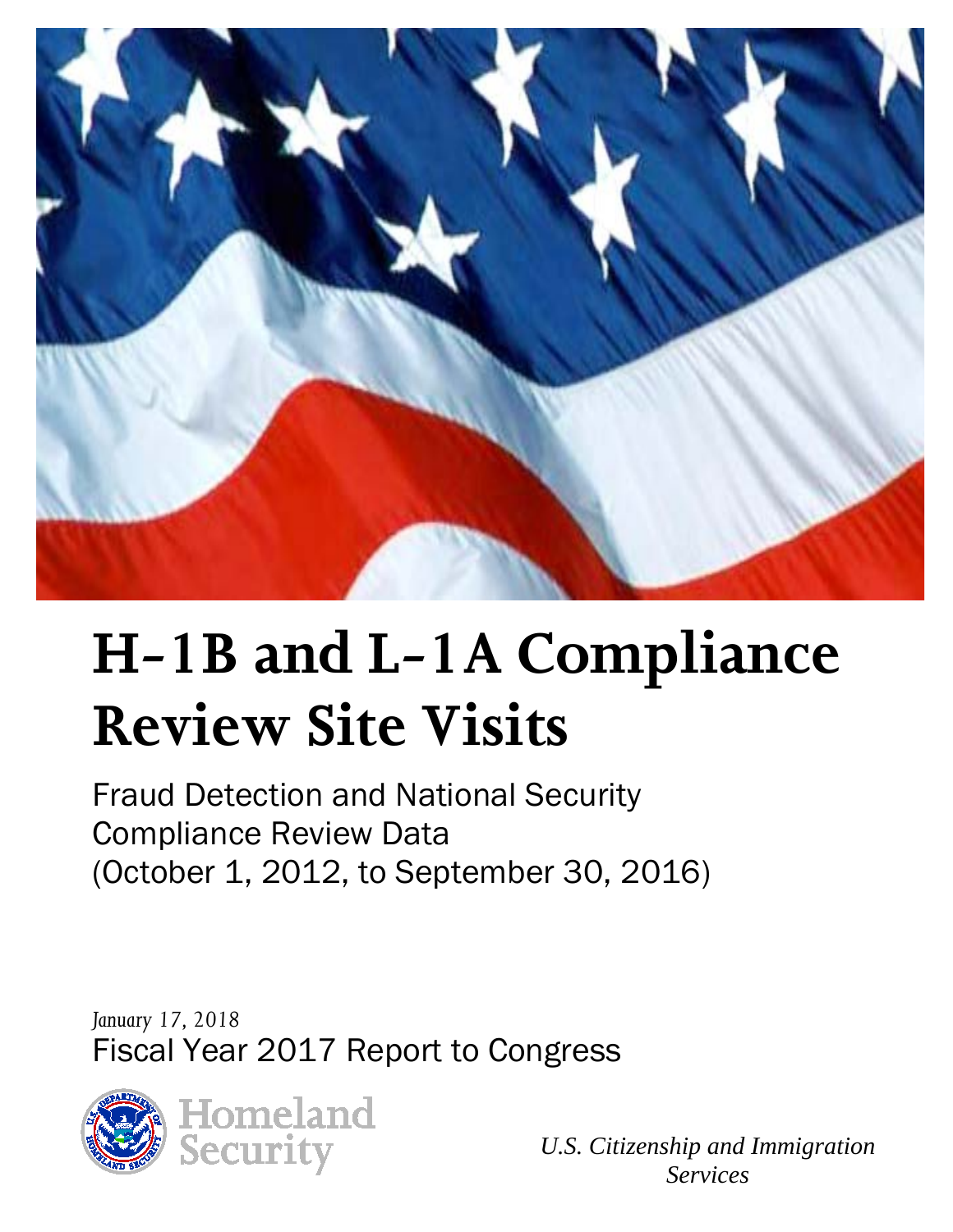### **Message from the Director**

#### January 17, 2018

I am pleased to present the following report, "H-1B and L-1A" Compliance Review Site Visits, Fraud Detection and National Security Compliance Review Data (October 1, 2012 to September 30, 2016)," which has been prepared by U.S. Citizenship and Immigration Services (USCIS).

This report was compiled pursuant to the language set forth in Senate Report 114-264, accompanying the Fiscal Year 2017 Department of Homeland Security Appropriations Act (P.L. 115-31 ).

Pursuant to congressional requirements, this report is being provided to the following Members of Congress:



The Honorable John R. Carter Chairman, House Appropriations Subcommittee on Homeland Security

The Honorable Lucille Roybal-Allard Ranking Member, House Appropriations Subcommittee on Homeland Security

The Honorable John Boozman Chairman, Senate Appropriations Subcommittee on Homeland Security

The Honorable Jon Tester Ranking Member, Senate Appropriations Subcommittee on Homeland Security

If you have any questions, please do not hesitate to contact me at (202) 272-1000 or the Department's Deputy Chief Financial Officer, Stacy Marcott, at (202) 447-5751.

Sincerely,

 $2 + nC$ 

L. Francis Cissna **Director** U.S. Citizenship and Immigration ServicesThe fill the wing was freedominate for every

**CONTRACTOR**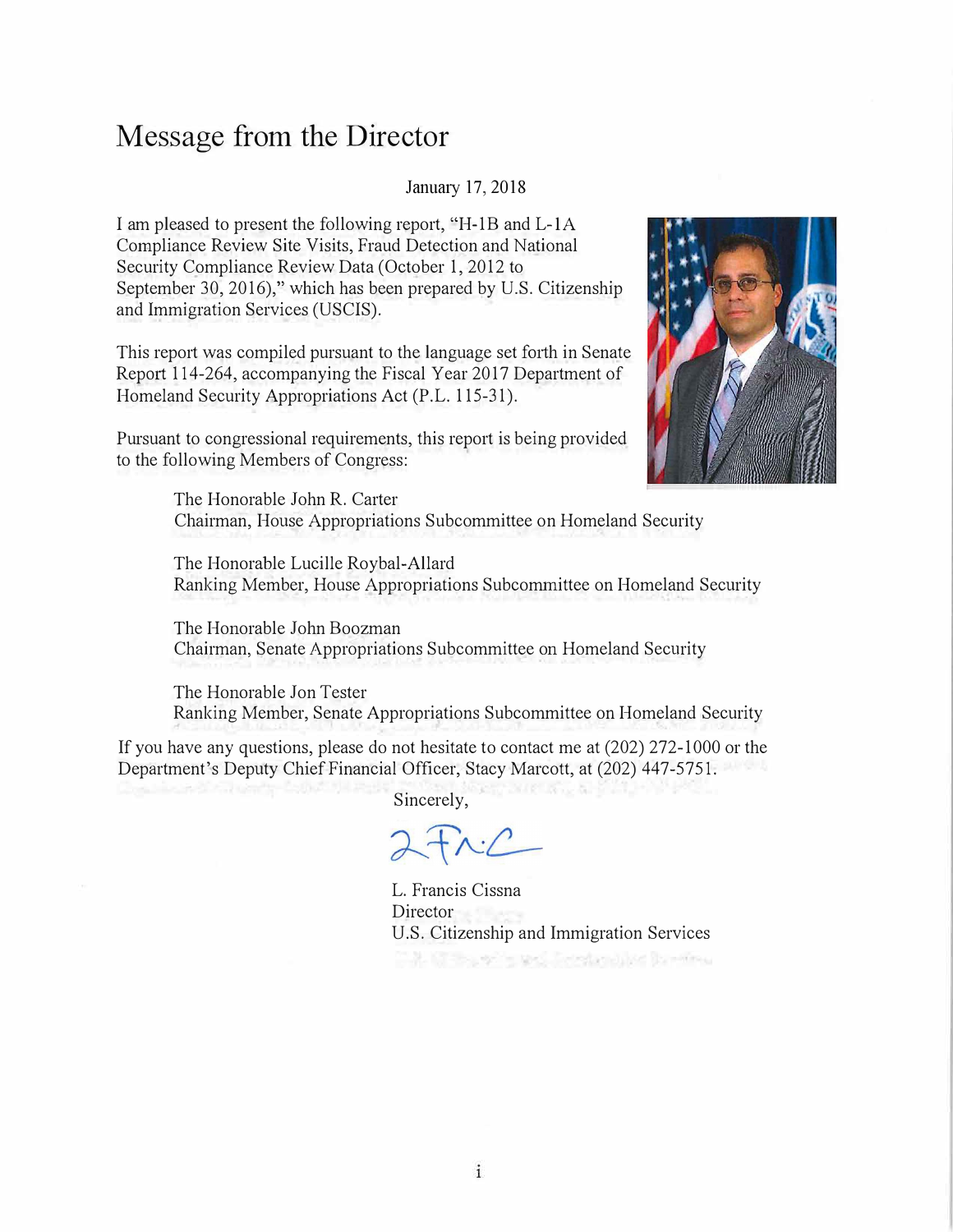### Executive Summary

This report responds to the Senate Appropriations Committee's request for information on H-1B and L-1A visa compliance review site visits by USCIS. The report includes totals, localities, and outcomes of site visits, and the number of site visits that warranted referral to U.S. Immigration and Customs Enforcement (ICE).

The H-1B nonimmigrant visa classification allows qualifying foreign nationals to reside temporarily in the United States and work in a specialty occupation, provide services of an exceptional nature relating to a Department of Defense cooperative research and development project, or work as a fashion model of distinguished merit or ability. The L-1A nonimmigrant classification allows a U.S. employer to transfer an executive or manager from one of its affiliated foreign offices to one of its U.S. offices. This classification also allows a foreign company that does not have an affiliated U.S. office yet to send an executive or manager to the United States with the purpose of establishing a new office.

USCIS's Fraud Detection and National Security (FDNS) Directorate conducts compliance reviews on randomly selected H-1B and L-1A petitions after they have been approved. Since 2009, FDNS has administered the Administrative Site Visit and Verification Program (ASVVP), which bolsters the compliance review process with unannounced site visits. The ASVVP includes site visits of H-1B, L-1A, religious workers, and, starting in FY 2016, EB-5 petitioners. This report analyzes data related to only H-1B and L-1A visa holders.

This report covers the period from October 1, 2012, to September 30, 2016. During those 4 years, FDNS completed a total of 30,786 H-1B and 4,676 L-1A compliance review site visits, as broken down by USCIS region in the following table.

| H-1B and L-1A Compliance Review Site Visits, FY 2013 to FY 2016 |                                                                                                          |                         |                   |                         |  |  |  |
|-----------------------------------------------------------------|----------------------------------------------------------------------------------------------------------|-------------------------|-------------------|-------------------------|--|--|--|
|                                                                 | $H-1B$                                                                                                   |                         | $L-1A$            |                         |  |  |  |
|                                                                 | <b>Compliance</b>                                                                                        |                         | <b>Compliance</b> |                         |  |  |  |
| <b>Region</b>                                                   | <b>Reviews</b>                                                                                           | <b>Percent of total</b> | <b>Reviews</b>    | <b>Percent of total</b> |  |  |  |
| Central                                                         | 9,558                                                                                                    | 31                      | 1,146             | 24                      |  |  |  |
| Northeast                                                       | 10,525                                                                                                   | 34                      | 1,531             | 33                      |  |  |  |
| Southeast                                                       | 4,530                                                                                                    | 15                      | 692               | 15                      |  |  |  |
| Western                                                         | 6,137                                                                                                    | 20                      | 1,301             | 28                      |  |  |  |
| Undesignated                                                    |                                                                                                          |                         |                   |                         |  |  |  |
| locations*                                                      | 36                                                                                                       |                         | 6                 |                         |  |  |  |
| <b>Totals</b>                                                   | 30,786                                                                                                   | 100                     | 4,676             | 100                     |  |  |  |
|                                                                 | *Because of the data extraction techniques and limitations, we were unable to confirm from the extracted |                         |                   |                         |  |  |  |
|                                                                 | data the worksite location for a small number of compliance reviews.                                     |                         |                   |                         |  |  |  |

Of the 30,786 H-1B compliance reviews, USCIS determined that 26,975 (88 percent) were compliant and 3,811 (12 percent) were noncompliant. Of the 4,676 L-1A compliance reviews, USCIS determined that 4,157 (89 percent) were compliant and 519 (11 percent) were noncompliant.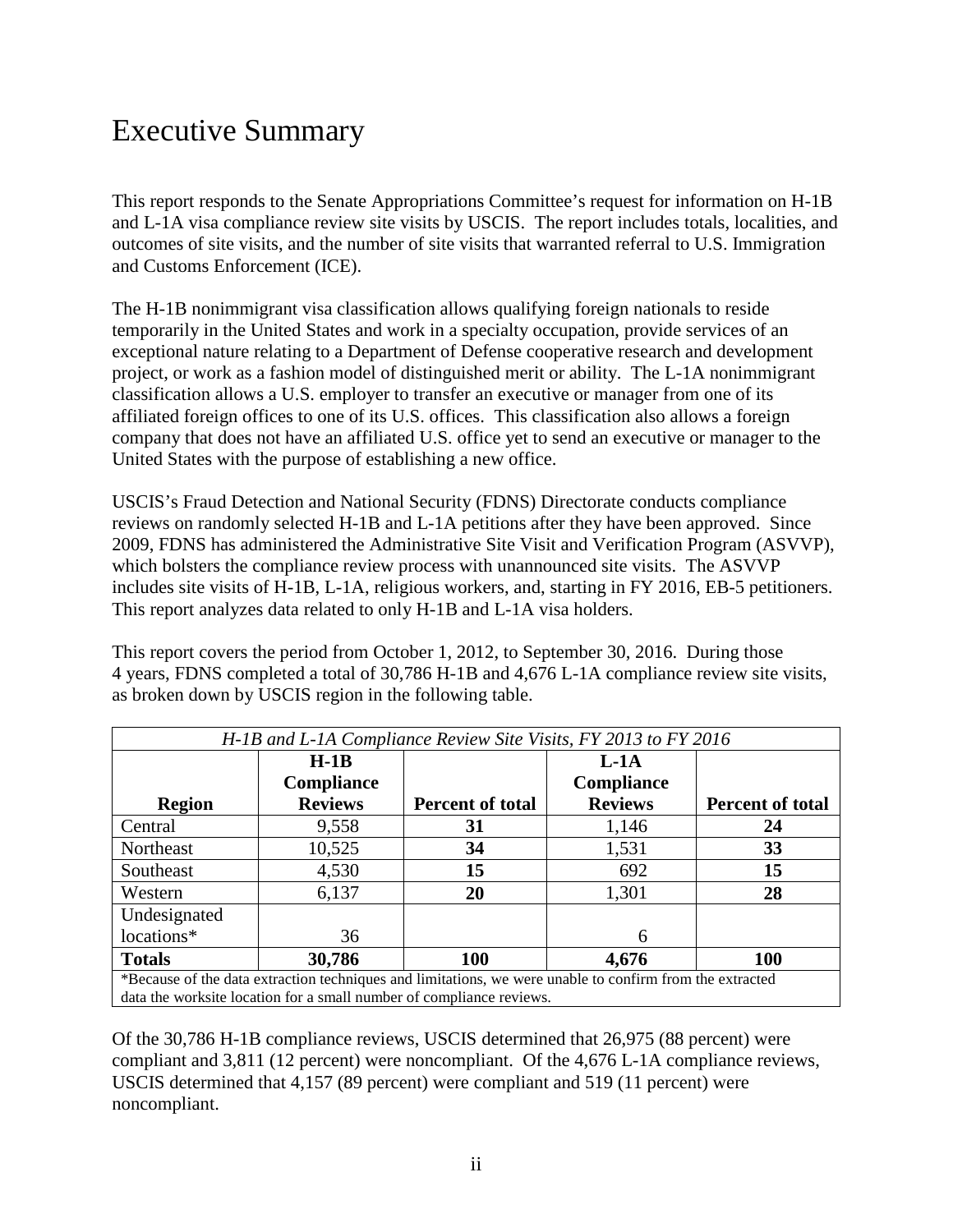Compliant means that the petitioner and the beneficiary are not in violation of the terms of the petition. Noncompliant means that the petitioner is in violation of the terms of the petition or that the beneficiary is in violation of the terms of the visa classification. FDNS may pursue a noncompliant case through an administrative investigation, or, if criminal activity or national security risks are suspected, refer the case to ICE or another government agency.

H-1B and L-1A compliance reviews led to seven referrals to ICE for criminal investigation between FY 2013 and FY 2016. Multiple forms and visa classes may be associated with a single referral to ICE. Noncompliant cases that do not meet the threshold for a criminal referral are returned to the adjudications unit to take appropriate administrative action.

The 30,786 H-1B compliance reviews from October 1, 2012, to September 30, 2016, represent a decrease of 17,323 from the previous report covering October 1, 2011, to September 30, 2015. (L-1A compliance review site visits were introduced in FY 2014.)

This decrease reflects several factors, including a disproportionately high number of site visits during the first year covered by the previous report. In FY 2012, contract site inspectors and newly hired level 1, General Schedule (GS) 5/7/9, immigration officers conducted the site visits. They conducted 23,451 site visits in FY 2012, or nearly half of all 48,109 completed from FY 2012 to FY 2015.

After FY 2012, FDNS began transitioning ASVVP from contract site inspectors. The program now uses only immigration officers. Officers conduct a more robust—and more timeintensive—process of screening cases using a variety of systems and law enforcement databases. The volume of compliance reviews also was affected by the need to train the officers in using a new standard operating procedure and new software, and by high attrition rates. Attrition has remained a concern, leading FDNS in FY 2016 to add a higher position at the GS-11 grade to supplement fraud detection efforts by promoting career growth and retention in the program.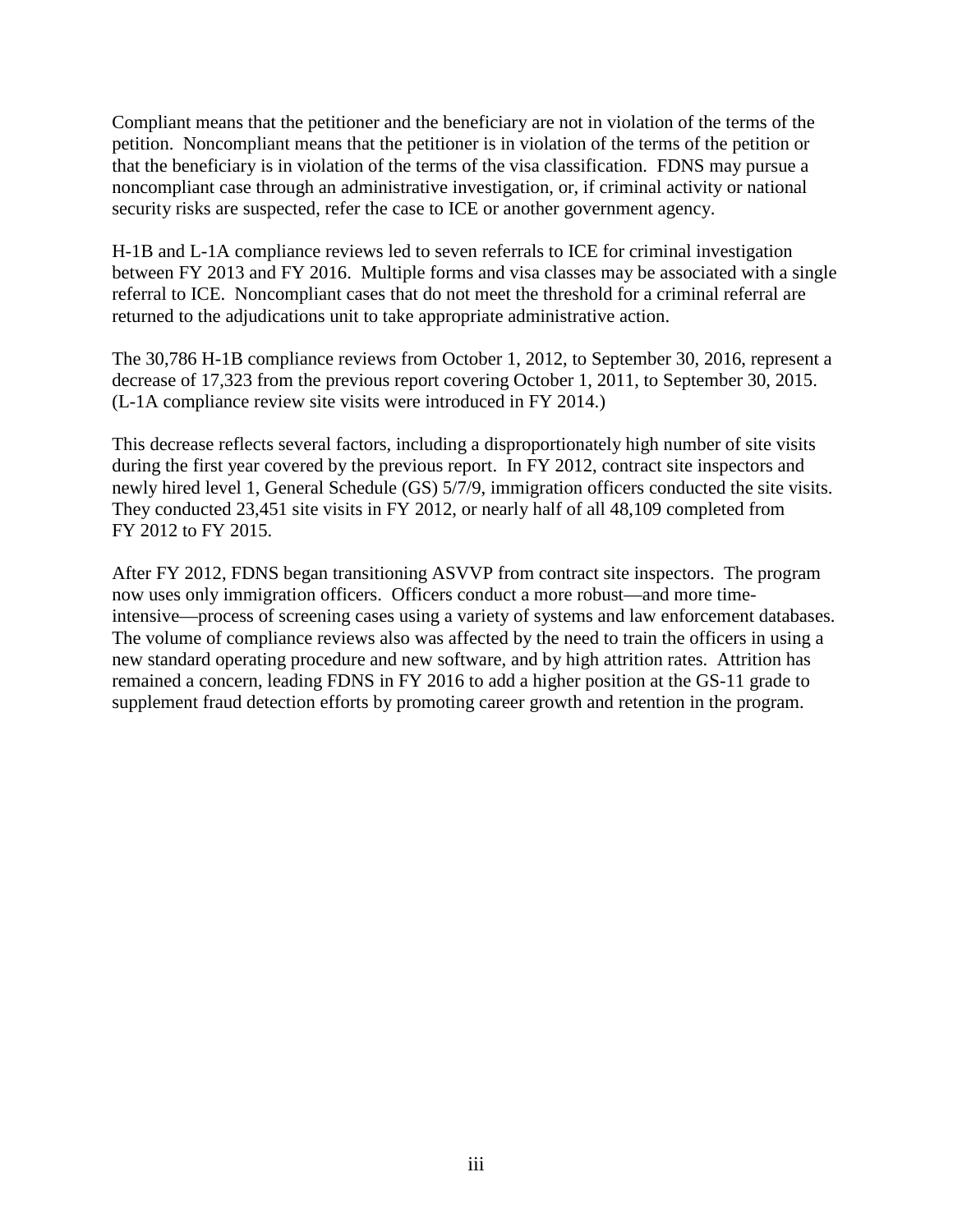

# H-1B and L-1A Compliance Review Site Visits Fraud Detection and National Security Compliance Review Data (October 1, 2012, to September 30, 2016)

## Table of Contents

| I.  |                                                                                  |   |
|-----|----------------------------------------------------------------------------------|---|
| II. |                                                                                  |   |
| Ш.  |                                                                                  | 3 |
|     | A. H-1B and L-1A compliance review site visits that have been conducted over the | 3 |
|     | B. H-1B and L-1A compliance reviews completed over the past 4 fiscal years as a  |   |
|     |                                                                                  |   |
|     |                                                                                  |   |
|     | E. Outcomes of the site visits indicating when the petitioner or the beneficiary |   |
|     |                                                                                  |   |
|     |                                                                                  |   |
| IV. |                                                                                  |   |
|     |                                                                                  | 9 |
|     |                                                                                  |   |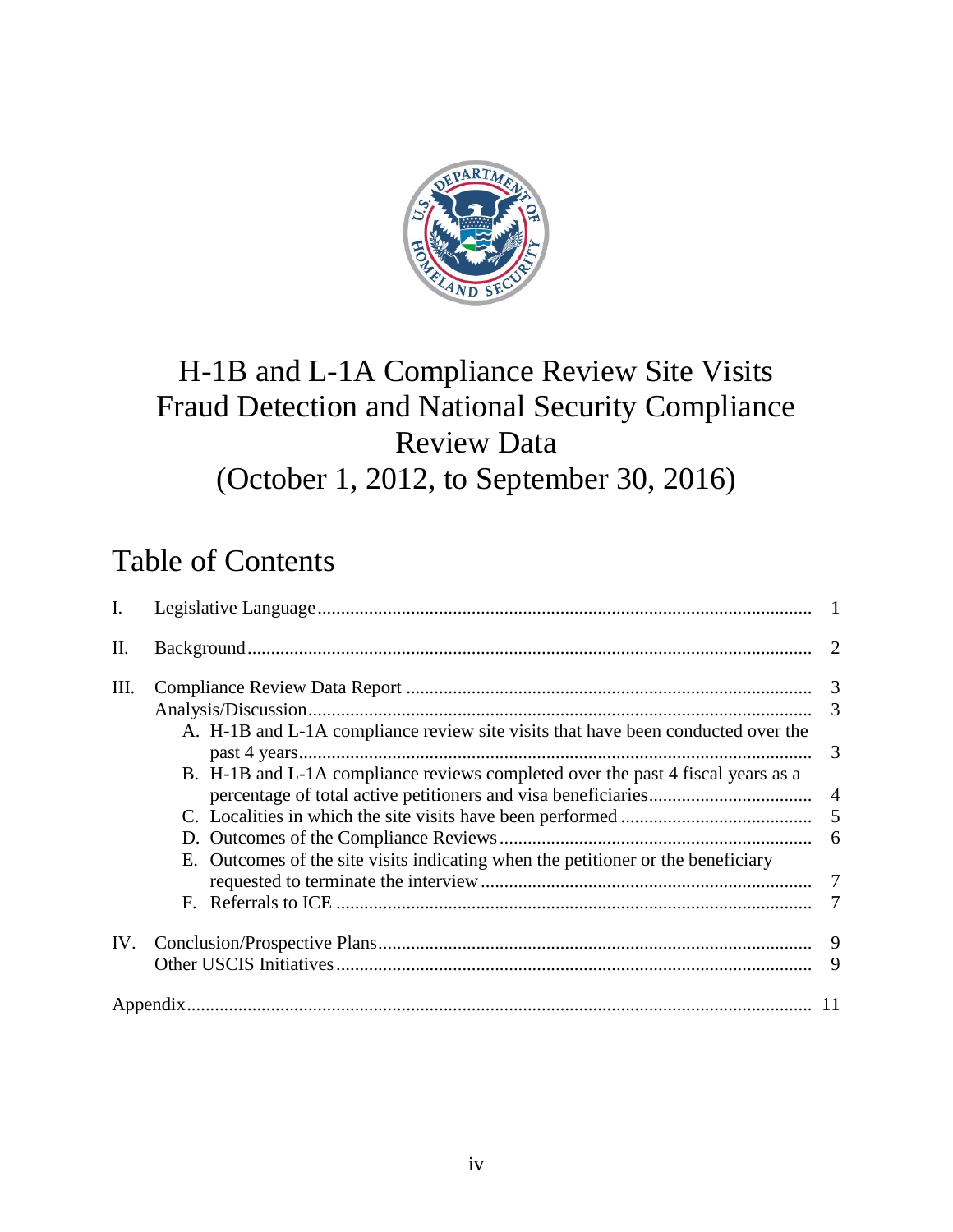### <span id="page-5-0"></span>I. Legislative Language

This document has been compiled in response to language in Senate Report 114-264, accompanying the Fiscal Year (FY) 2017 Department of Homeland Security (DHS) Appropriations Act (P.L. 115-31).

Senate Report 114-264 includes the following:

The Committee is disappointed that USCIS has not provided the H-1B and L reports required in Senate Report 144-168 [*sic*], especially as one of the reporting requirements was simply to describe enforcement goals and the action plan for compliance visits. The Committee directs USCIS to continue reporting on compliance, as described in Senate Report 144-168 [*sic*], on an annual basis.

Senate Report 114-68 includes the following:

Within 90 days of the enactment of this act, the Committee directs USCIS to report on how many H-1B and L compliance review site visits have been conducted over the past 4 years, as a percentage of total of active petitioners and visa beneficiaries, including the localities in which the visits have been performed, the outcomes of the site visits, including when petitioners or beneficiaries have requested that the review be terminated, and when cases were referred to ICE.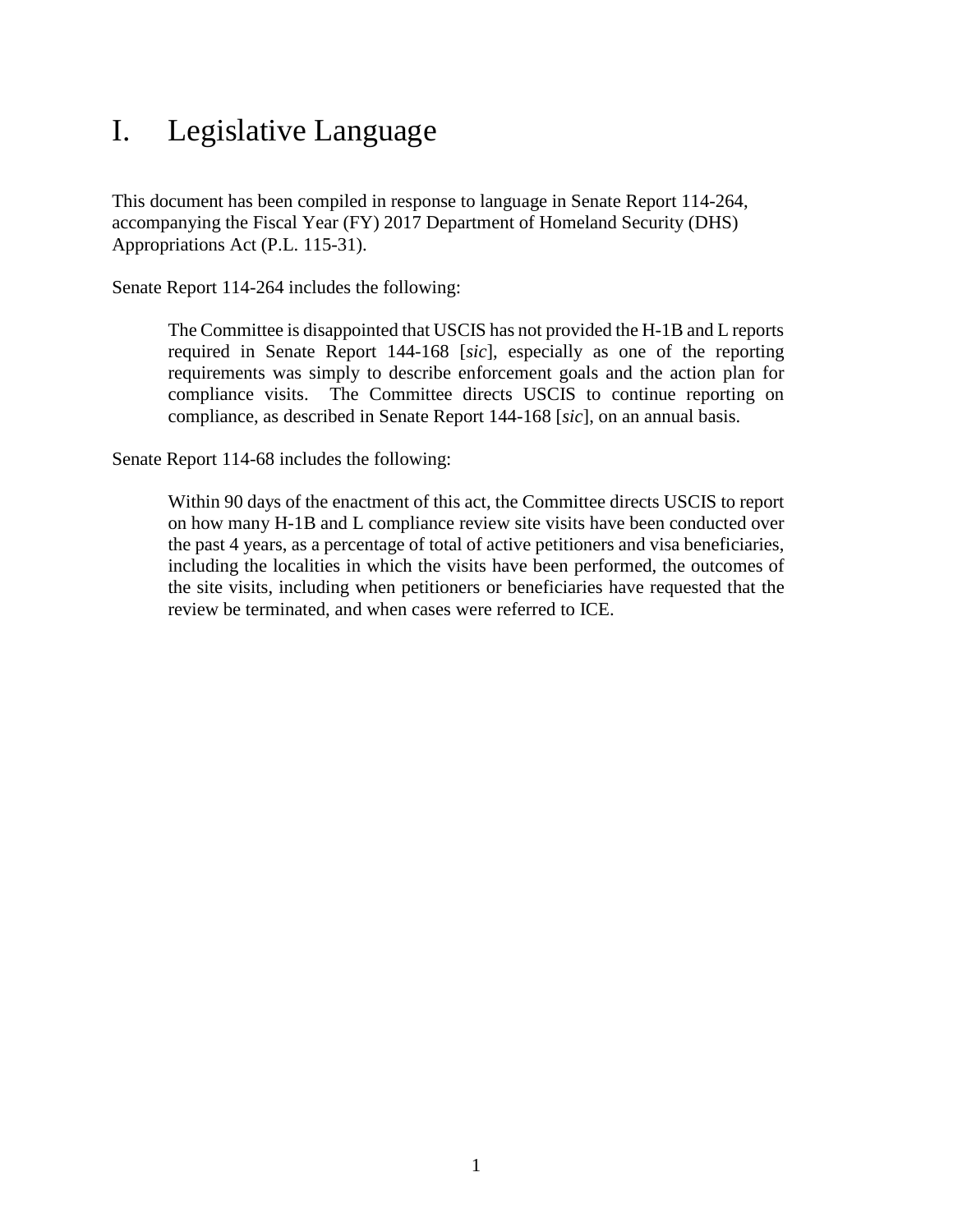### <span id="page-6-0"></span>II. Background

U.S. Citizenship and Immigration Services (USCIS) processes immigration benefit requests, including petitions for nonimmigrant workers and other employment-based benefits. The Fraud Detection and National Security (FDNS) Directorate collects information to help determine if petitioners and beneficiaries are complying with applicable immigration laws and regulations.

In July 2009, FDNS established the Administrative Site Visit and Verification Program (ASVVP) to conduct unannounced site visits to verify information provided to USCIS in various visa classifications. The agency's Benefit Fraud and Compliance Assessment program had recommended that physical site inspections would be a valuable fraud detection tool.

For the H-1B and L-1A classifications, compliance review site visits are conducted postadjudication, meaning after USCIS approves the petitions. The work locations are selected randomly, rather than being targeted as part of an administrative investigation into suspected fraud. In April 2017, USCIS launched a more targeted approach when making site visits to H-1B petitioners and the worksites of H-1B employees. This new approach is part of increased measures against fraud and abuse in that classification.

The compliance review process includes a review of public records and information, a review of the petition and accompanying evidence, interviews with the petitioner and beneficiary, and findings from the site visit. The objectives include verifying whether the beneficiary is working in the location, being paid the salary, and performing the duties stated in the petition. There also may be follow-up questions by phone and email.

Cooperation during a site visit is voluntary. The petitioner or the beneficiary may decline or discontinue participation at any time. If that happens, FDNS immigration officers will leave and note in their report that the site visit was terminated at the request of the petitioner or beneficiary.

If a case is found to be noncompliant—meaning not in compliance with the terms of the petition or the visa classification—FDNS may pursue an administrative investigation. If criminal activity or national security risks are suspected, FDNS may refer the case to U.S. Immigration and Customs Enforcement (ICE) or to another law enforcement agency for criminal investigation.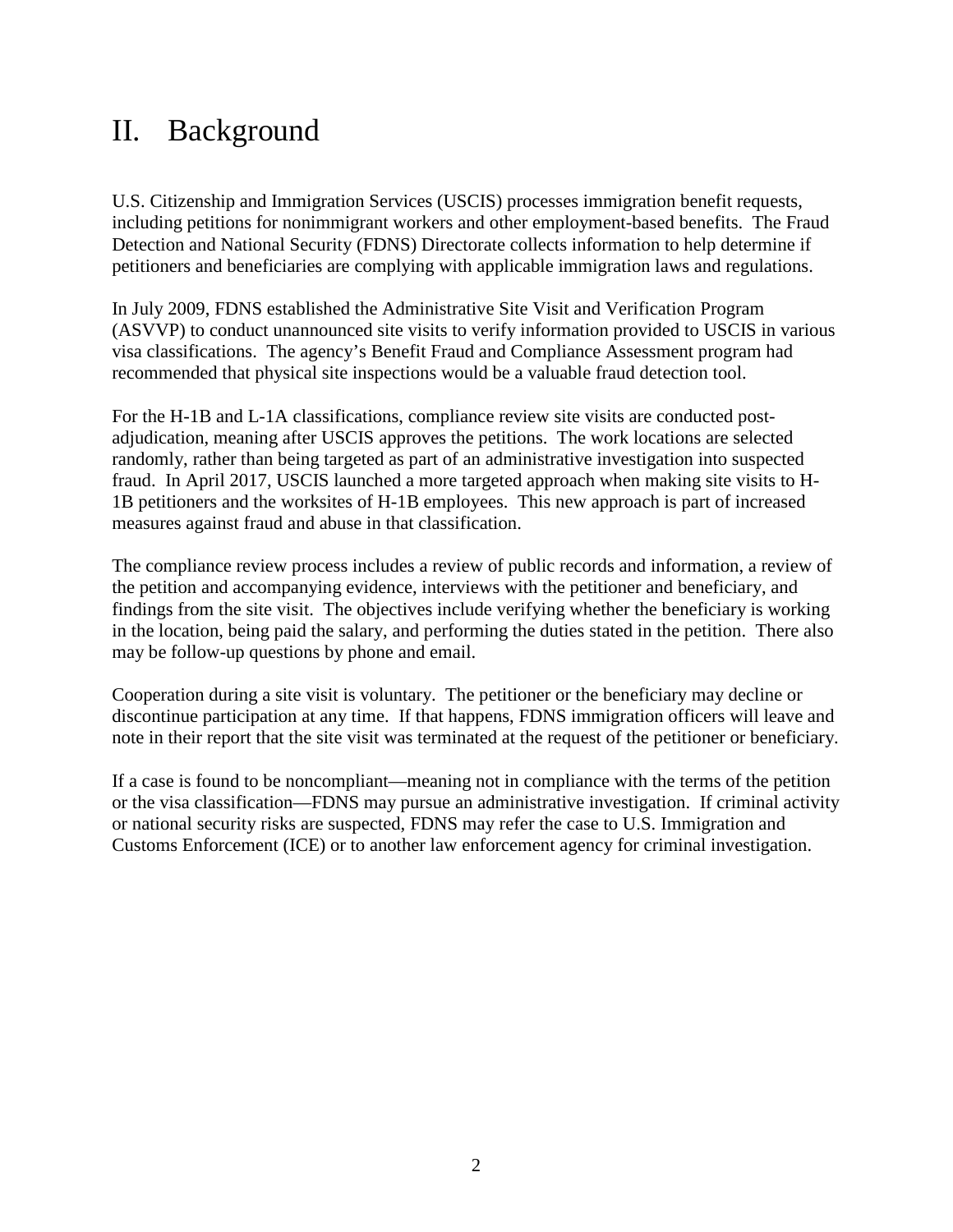### <span id="page-7-0"></span>III. Compliance Review Data Report

Senate Report 114-264 accompanying the FY 2017 DHS Appropriations Act (P.L. 115-31) specifically requested data reports regarding ASVVP performance during the past 4 years. In response, USCIS compiled relevant data from October 1, 2012, to September 30, 2016. This report encompasses an analysis and discussion of the requested data.

### <span id="page-7-1"></span>Analysis/Discussion

#### <span id="page-7-2"></span>**A. H-1B and L-1A compliance review site visits that have been conducted over the past 4 years**

For this report, USCIS defines "have been conducted" to mean completed during the period. Any incomplete cases pending final review or follow-up as of September 30, 2016, are not included.

This analysis also excludes compliance reviews with a substatus of "No Site Check Conducted" because the visit was canceled. Site visits can be canceled for reasons such as the petitioner's withdrawal of the petition or the beneficiary's adjustment of status to lawful permanent resident. They also can be canceled because of an active investigation or officer safety concerns. Site visits can be waived by a supervisory immigration officer—for example, if a work location for a petitioner was subject to a site visit within the last 2 years.

Table 1 shows H-1B and L-1A compliance review site visits completed in FY 2013 to FY 2016.

| H-1B and L-1A Compliance Review Site Visits Completed: FY 2013 to FY 2016      |       |        |       |       |        |  |
|--------------------------------------------------------------------------------|-------|--------|-------|-------|--------|--|
| 2014<br>2016<br><b>Compliance Review Type</b><br>2013<br><b>Totals</b><br>2015 |       |        |       |       |        |  |
| $H-1R$                                                                         | 9.060 | 10.658 | 4.940 | 6.128 | 30,786 |  |
| $L-1A$                                                                         |       | 487    | 1.986 | 2,203 | 4,676  |  |
| <b>Totals</b>                                                                  | 9,060 | 11,145 | 6,926 | 8,331 | 35,462 |  |

| l aple<br>o |  |
|-------------|--|
|-------------|--|

Source: FDNS Data System (FDNS-DS), October 2016.

Note: Excludes substatus of "No Site Check Conducted."

When ASVVP launched in July 2009, the program initially focused on H-1B compliance reviews. In August 2013, the DHS Office of Inspector General released its report, OIG-13-107, "Implementation of L-1 Visa Regulations."That report recommended a site visit before employers file a petition to extend the initial period of stay of 1 year granted to L-1A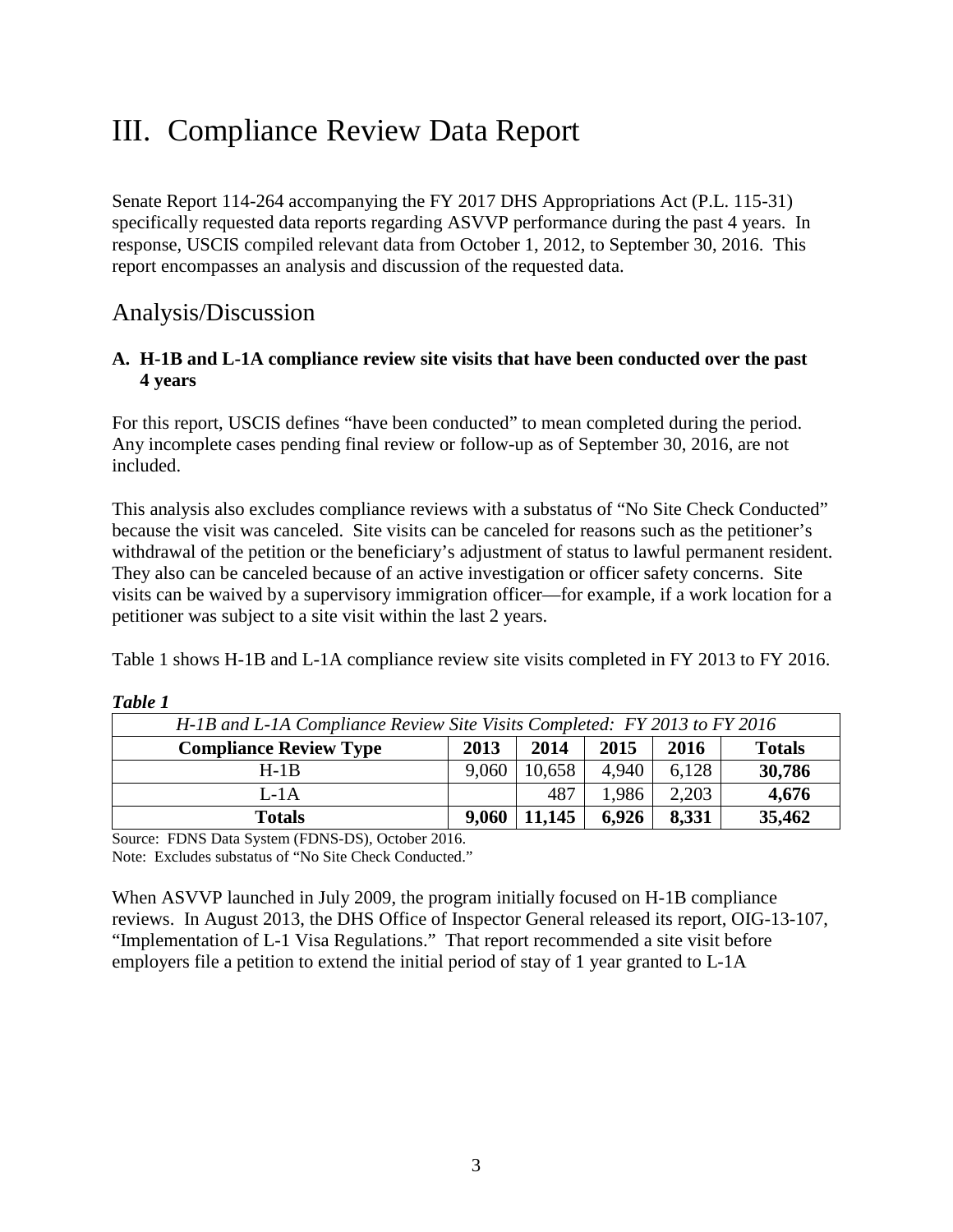nonimmigrants admitted to open, or be employed in, a new U.S. office.<sup>[1](#page-8-1)</sup> USCIS concurred and incorporated L-1A compliance reviews into the program during FY 2014.

Both contract site inspectors and level 1 immigration officers conducted site visits during the period of FY 2012 through the first quarter of FY 2014, when the site inspector contract ended.

In FY 2015, H-1B compliance review completions dropped for two main reasons:

- Transition to new software, the Workload Balancer, to streamline the ASVVP's intake and assignment process; and
- Implementation of a revised standard operating procedure for the program, which required updated training for all officers.

#### <span id="page-8-0"></span>**B. H-1B and L-1A compliance reviews completed over the past 4 fiscal years as a percentage of total approved petitions**

Employers use Form I-1[2](#page-8-2)9, Petition for a Nonimmigrant Worker, $<sup>2</sup>$  to petition USCIS for a</sup> foreign national to come temporarily to the United States to perform services or labor or to receive training. Each Form I-129 petition in the H-1B or L-1A nonimmigrant classification identifies one petitioner and one beneficiary.

Table 2 shows the number of site visits completed as a percentage of total active petitioners/beneficiaries based on the number of petitions approved during that fiscal year.

| ,,,,,<br>υ |  |  |
|------------|--|--|
|            |  |  |

| H-1B and L-1A Compliance Review Site Visits as Percentage of Total Approved Petitions: |                    |         |         |         |           |  |  |
|----------------------------------------------------------------------------------------|--------------------|---------|---------|---------|-----------|--|--|
|                                                                                        | FY 2013 to FY 2016 |         |         |         |           |  |  |
| 2014<br><b>Compliance Review Type</b><br>2013<br><b>Totals</b><br>2015<br>2016         |                    |         |         |         |           |  |  |
| Total H-1B Site Visits                                                                 | 9,060              | 10,658  | 4.940   | 6,128   | 30,786    |  |  |
| <b>Total H-1B Petitions Approved</b>                                                   | 286,773            | 315,857 | 275,317 | 345,262 | 1,223,209 |  |  |
| <b>Site Visits as Percentage to Total</b>                                              |                    |         |         |         |           |  |  |
| <b>Petitions Approved</b>                                                              | 3.2                | 3.4     | 1.8     | 1.8     | 2.5       |  |  |

| <b>Compliance Review Type</b>             | 2013                     | 2014          | 2015   | 2016   | <b>Totals</b> |
|-------------------------------------------|--------------------------|---------------|--------|--------|---------------|
| Total L-1A Site Visits                    | $\overline{\phantom{0}}$ | 487           | 1,986  | 2,203  | 4,676         |
| <b>Total L-1A Petitions Approved</b>      | $\overline{\phantom{0}}$ | 19.950        | 22,609 | 23,472 | 66,031        |
| <b>Site Visits as Percentage to Total</b> |                          |               |        |        |               |
| <b>Petitions Approved</b>                 | $\blacksquare$           | $2.4^{\circ}$ | 8.8    | 9.4    | 71            |

Source: FDNS-DS, October 2016; Office of Performance and Quality, October 2016. Note: A site visit might or might not take place within the same fiscal year that the corresponding petition was approved.

<span id="page-8-1"></span> $\overline{a}$ <sup>1</sup> "New office" means an organization that has been doing business in the United States through a parent, branch, affiliate, or subsidiary for less than 1 year, 8 CFR 214.2(l)(1)(ii)(F). New office petitions may be approved for a period not to exceed 1 year,  $8$  CFR 214.2(l)(7)(i)(A)(3). Evidentiary requirements specific to new office petitions filed on behalf of L-1A nonimmigrant managers or executives are found at  $8$  CFR 214.2(1)(2)(v).

<span id="page-8-2"></span><sup>2</sup> Available at [https://www.uscis.gov/i-129.](https://www.uscis.gov/i-129)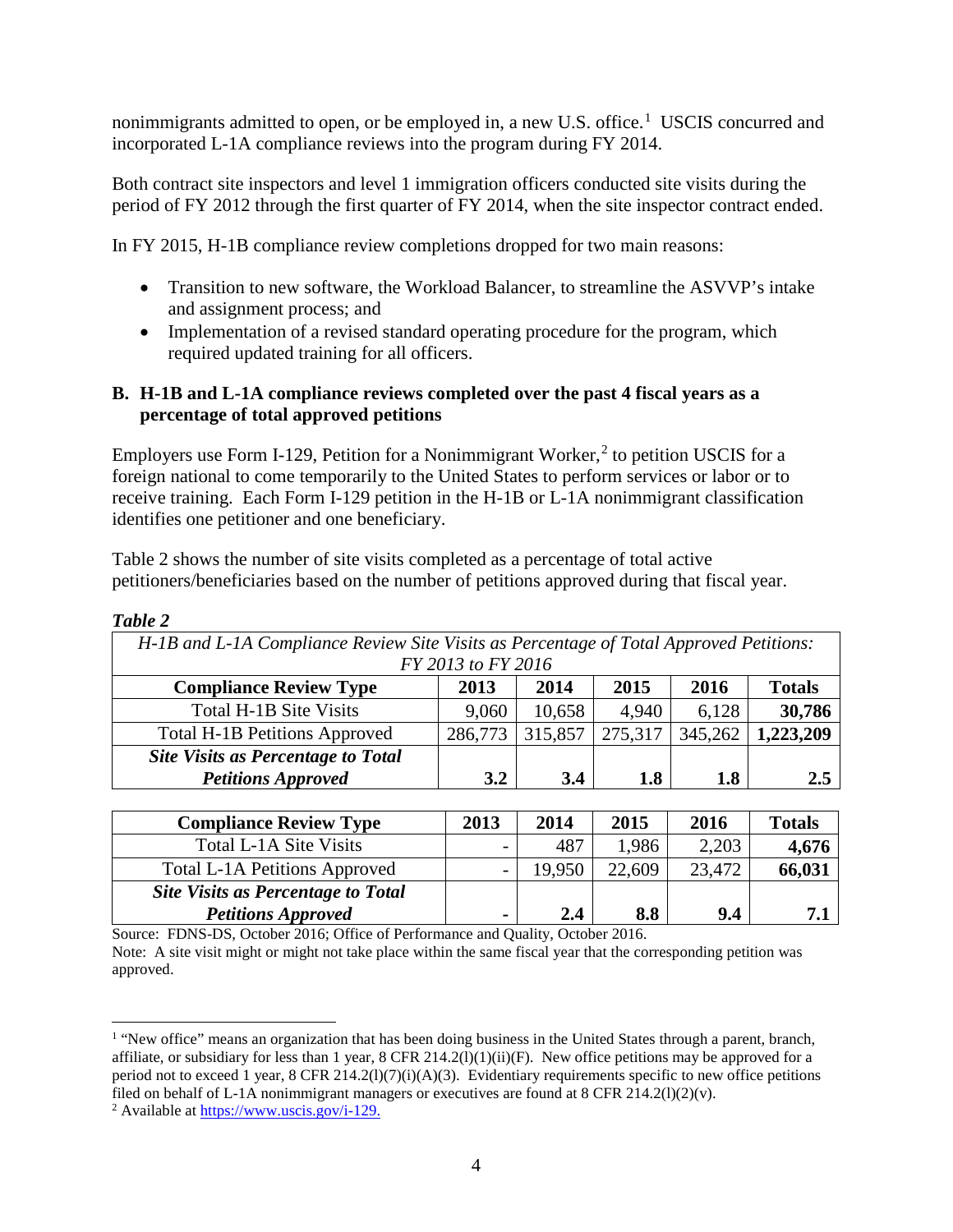From October 1, 2012, to September 30, 2016, a total of 1,233,209 H-1B petitions were approved. FDNS conducted a total of 30,786 H-1B site visits, or 2.5 percent of the total active H-1B petitions.

FDNS started compliance review site visits on L-1A petitions in FY 2014. From October 1, 2013, to September 30, 2016, a total of 66,031 L-1A petitions were approved. FDNS completed a total of 4,676 L-1A compliance reviews, or 7.1 percent of the total active L-1A petitions.

#### <span id="page-9-0"></span>**C. Localities in which the site visits have been performed**

In FY 2012, USCIS developed a new methodology to improve efficiency in distributing the ASVVP workload across field offices. This change shifted workflow management from the fraud detection units at service centers (under the Service Center Operations Directorate) to the agency's regional offices (under the Field Operations Directorate).

The regional offices now oversee the program at the field level, which may involve several field offices within a region sharing the workload as a team. The regional offices then report the results back to the service centers for final evaluation by their fraud detection unit.

Table [3](#page-9-1) shows<sup>3</sup> H-1B compliance review site visits by USCIS region based on the beneficiary worksite address:

| H-1B Compliance Review Site Visits by USCIS Region Based on Beneficiary Worksite |                |                    |       |       |               |                    |  |  |
|----------------------------------------------------------------------------------|----------------|--------------------|-------|-------|---------------|--------------------|--|--|
|                                                                                  | Address:       |                    |       |       |               |                    |  |  |
|                                                                                  |                | FY 2013 to FY 2016 |       |       |               |                    |  |  |
|                                                                                  | % of Completed |                    |       |       |               |                    |  |  |
| <b>Region</b>                                                                    | 2013           | 2014               | 2015  | 2016  | <b>Totals</b> | <b>Site Visits</b> |  |  |
| Central                                                                          | 2,760          | 3,119              | 1,891 | 1,788 | 9,558         | 31%                |  |  |
| Northeast                                                                        | 3,237          | 3,900              | 1,482 | 1,906 | 10,525        | 34%                |  |  |
| Southeast                                                                        | 1,148          | 1,601              | 690   | 1,091 | 4,530         | 15%                |  |  |
| Western                                                                          | 1,899          | 2,026              | 872   | 1,340 | 6,137         | 20%                |  |  |
| Undesignated location*                                                           | 16             | 12                 |       | 3     | 36            |                    |  |  |
| <b>Totals</b>                                                                    | 9,060          | 10,658             | 4,940 | 6,128 | 30,786        |                    |  |  |

#### *Table 3*

l

\*Because of the data extraction techniques to identify address information, the beneficiary worksite address was unable to be pulled for a small number of site visits.

Source: FDNS-DS, October 2016.

<span id="page-9-1"></span><sup>&</sup>lt;sup>3</sup>The results exclude site visits with a status of "No Site Check Conducted" and site visits that were missing receipt numbers. The results include the most recent worksite addresses where the petitions and supporting documents indicated that the beneficiaries were performing H-1B or L-1A duties.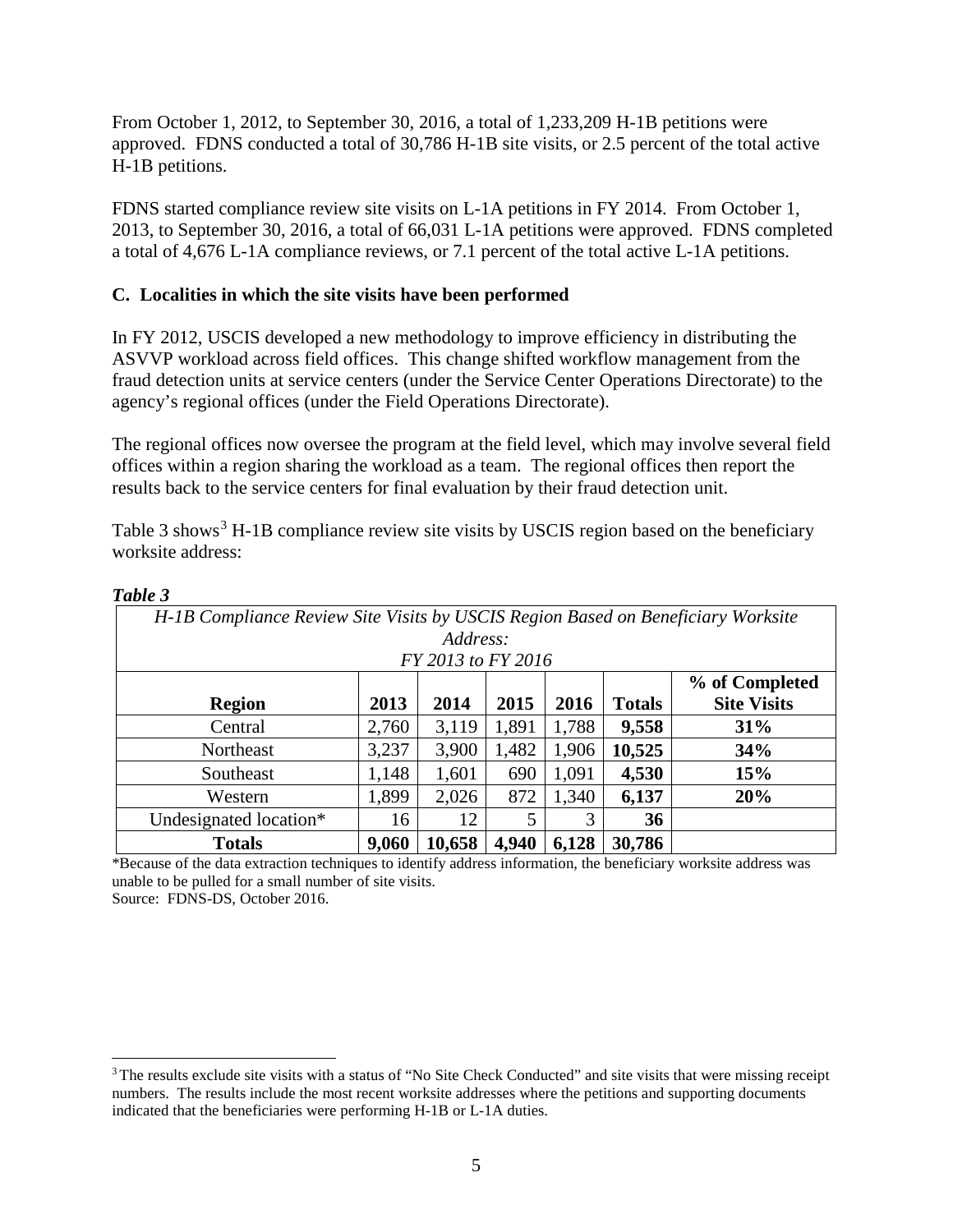Table 4 shows L-1A compliance review site visits by USCIS region based on beneficiary worksite address:

#### *Table 4*

| L-1A Compliance Review Site Visits by USCIS Region based on Beneficiary Worksite |                                                                 |                    |       |                |       |                    |  |
|----------------------------------------------------------------------------------|-----------------------------------------------------------------|--------------------|-------|----------------|-------|--------------------|--|
| Address:                                                                         |                                                                 |                    |       |                |       |                    |  |
|                                                                                  |                                                                 | FY 2013 to FY 2016 |       |                |       |                    |  |
| <b>Region</b>                                                                    | 2013<br>2015<br>2016<br>2014<br><b>Totals</b><br>% of Completed |                    |       |                |       |                    |  |
|                                                                                  |                                                                 |                    |       |                |       | <b>Site Visits</b> |  |
| Central                                                                          |                                                                 | 95                 | 500   | 551            | 1,146 | 24%                |  |
| Northeast                                                                        |                                                                 | 299                | 853   | 379            | 1,531 | <b>33%</b>         |  |
| Southeast                                                                        |                                                                 | 42                 | 212   | 438            | 692   | 15%                |  |
| Western                                                                          |                                                                 | 51                 | 417   | 833            | 1,301 | 28%                |  |
| Undesignated location*                                                           | -                                                               |                    | 4     | $\overline{2}$ | 6     |                    |  |
| <b>Totals</b>                                                                    |                                                                 | 487                | 1,986 | 2,203          | 4,676 |                    |  |

\*Because of the data extraction techniques to identify address information, the beneficiary worksite address was unable to be pulled for a small number of site visits. Source: FDNS-DS, October 2016.

#### <span id="page-10-0"></span>**D. Outcomes of the Compliance Reviews**

The fraud detection unit at a service center reviews the results of the compliance reviews and makes a determination on the basis of the site visit results and any additional information gathered during the final review:

- "Compliant" means that the petitioner and beneficiary are not in violation of the terms of the petition and visa classification.
- "Noncompliant" means that the petitioner is in violation of the terms of the petition or that the beneficiary is in violation of the terms of the visa classification.

Table 5 shows the outcomes of H-1B and L-1A compliance reviews:

| Outcomes of H-1B and L-1A Compliance Reviews Site Visits: FY 2013 to FY 2016 |                          |        |       |       |              |  |
|------------------------------------------------------------------------------|--------------------------|--------|-------|-------|--------------|--|
| <b>Outcome</b>                                                               | 2013                     | 2014   | 2015  | 2016  | <b>Total</b> |  |
| $H$ -1B                                                                      |                          |        |       |       |              |  |
| Compliant                                                                    | 7,706                    | 9,429  | 4,425 | 5,415 | 26,975       |  |
| Noncompliant                                                                 | 1,354                    | 1,229  | 515   | 713   | 3,811        |  |
| <b>Total</b>                                                                 | 9,060                    | 10,658 | 4,940 | 6,128 | 30,786       |  |
|                                                                              | $L$ -1A                  |        |       |       |              |  |
| Compliant                                                                    | $\overline{\phantom{0}}$ | 428    | 1,782 | 1,947 | 4,157        |  |
| Noncompliant                                                                 | -                        | 59     | 204   | 256   | 519          |  |
| <b>Total</b>                                                                 | ۰                        | 487    | 1,986 | 2,203 | 4,676        |  |

*Table 5* 

Source: FDNS-DS, October 2016.

Note: Excludes substatus of "No Site Check Conducted."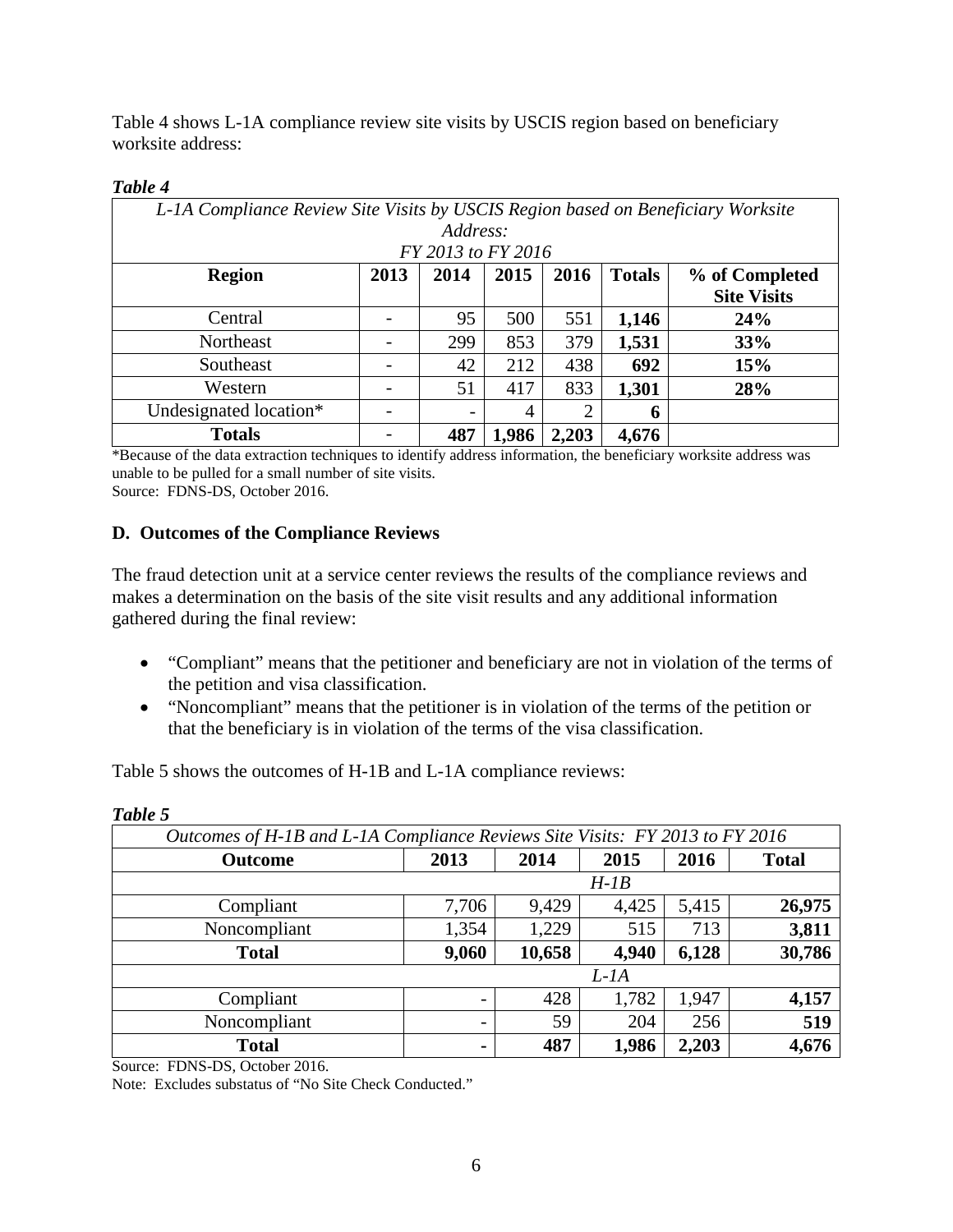Of the 30,786 H-1B compliance reviews completed, USCIS determined that 26,975 (88 percent) were compliant, while 3,811 (12 percent) were noncompliant. Of the noncompliant reviews, 53 percent of those petitions were revoked. An additional 15 percent of the approved petitions have an ordered Notice of Intent to Revoke (NOIR).

Of the 4,676 L-1A compliance reviews completed, USCIS determined that 4,157 (89 percent) were compliant, while 519 (11 percent) were noncompliant. Of the noncompliant reviews, 39 percent of those petitions were revoked. An additional 12 percent of the approved petitions have an ordered NOIR.

If an immigration officer finds a petitioner or beneficiary to be noncompliant, the Center Fraud Detection Unit (CFDO) at the service center then assesses the case for fraud indicators. If no fraud indicators are found, the petition goes to an immigration services officer to resolve outstanding issues or to pursue adverse actions, such as revocation of an immigration benefit.

If the CFDO finds substantive and articulable fraud indicators, the case becomes subject to administrative investigation and may be referred for criminal investigation. See Section F below.

#### <span id="page-11-0"></span>**E. Outcomes of the site visits indicating when the petitioner or the beneficiary requested to terminate the interview**

In cases with unwilling participants, the immigration officer conducting the site visit states on the report that the site visit was terminated at the request of the petitioner or the beneficiary, or both. Such unwillingness may lead to USCIS follow-up actions, such as issuance of a Request for Evidence, a Notice of Intent to Deny a petition, or a NOIR.

From FY 2013 to FY 2016, information on site visits terminated by request was not recorded consistently in the FDNS Data System. However, FDNS recently has developed the capability to better record these instances for future reporting.

#### <span id="page-11-1"></span>**F. Referrals to ICE**

If the fraud detection unit at a service center identifies fraud indicators, FDNS elevates the "compliance review" status to "case" status to be pursued as an administrative investigation. This includes looking for violations of section  $212(a)(6)(C)(i)$  of the Immigration and Nationality Act (fraud or willfully misrepresenting a material fact) and any other grounds of inadmissibility or removability.

During an administrative investigation, FDNS may uncover evidence of criminal conduct, public safety threats, or national security concerns. In those instances, FDNS refers the case to ICE or other government agencies for criminal investigation. H-1B and L-1A compliance reviews led to a total of seven referrals to ICE from FY 2013 to FY 2016. Multiple forms and visa classes may be associated with a single referral to ICE.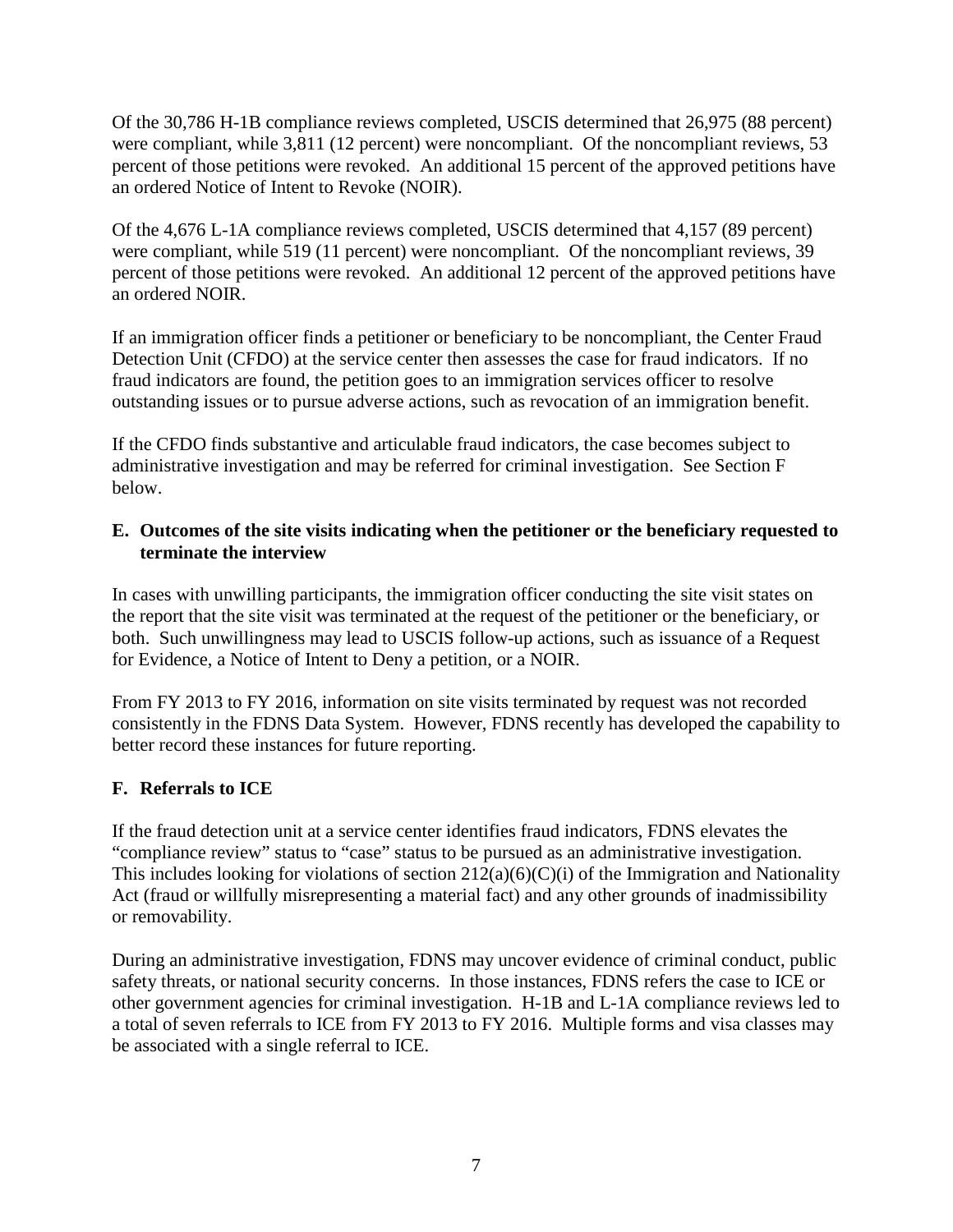If a referral to ICE or other agency is declined, FDNS then will continue the administrative investigation, which may identify grounds to deny or revoke an immigration benefit and/or initiate removal proceedings.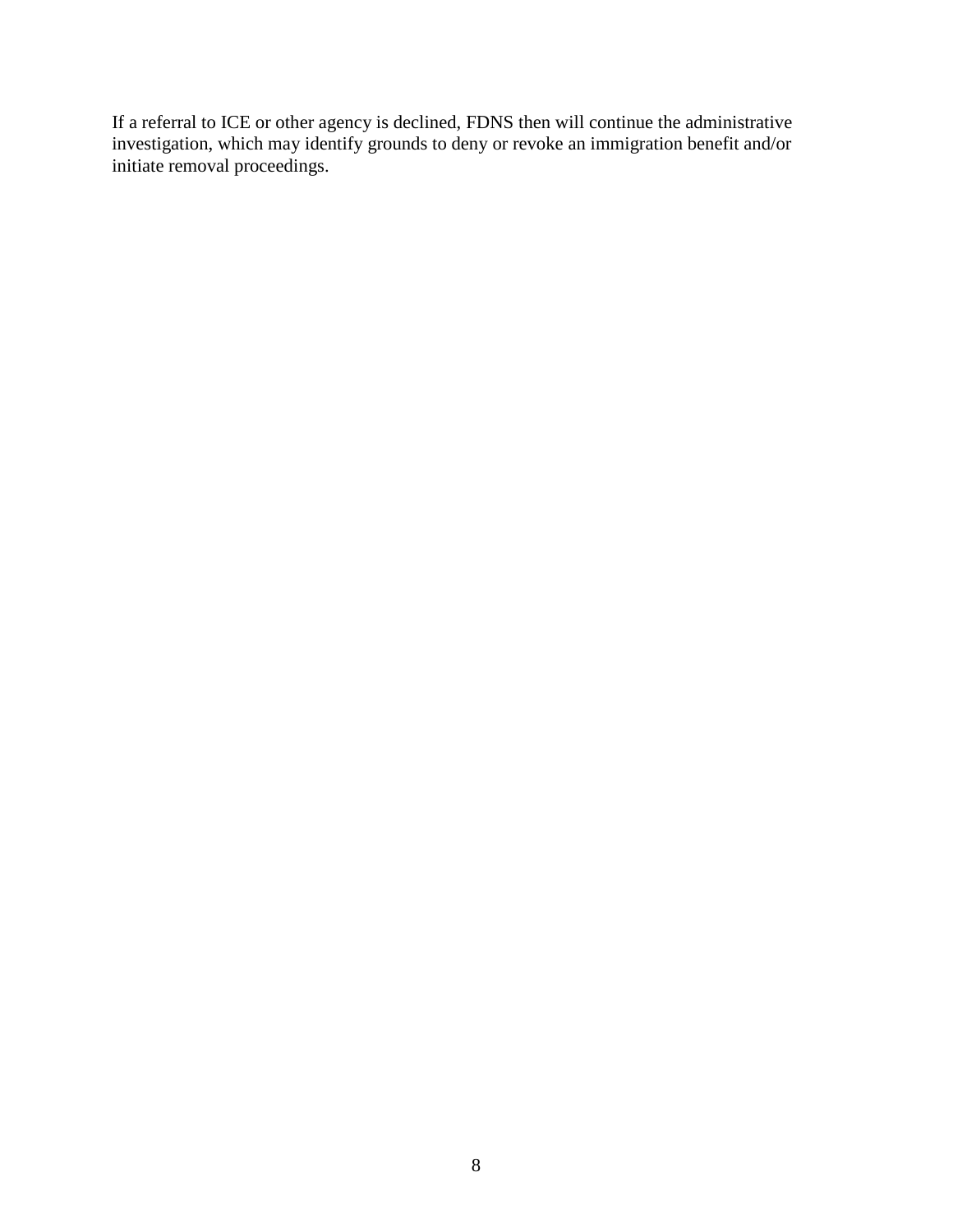### <span id="page-13-0"></span>IV. Conclusion/Prospective Plans

To help ensure compliance in select visa classifications, USCIS implemented the ASVVP in 2009, initially authorizing FDNS to conduct unannounced site visits on randomly selected H-1B visa petitions. Randomly selected L-1A visa petitions were added in FY 2014. From FY 2013 to FY 2016, FDNS completed a combined total of 35,462 H-1B and L-1A compliance reviews. USCIS determined that 31,132 (88 percent) were compliant and 4,330 (12 percent) were noncompliant. Noncompliant cases with no suspected fraud are referred to the adjudications unit for further processing of the petition, while cases with fraud indicators are subject to administrative investigation and possible criminal referral.

Compliance reviews continue to play an important and growing role in USCIS's efforts to deter and detect fraud and to enhance the integrity of the immigration system.

### <span id="page-13-1"></span>Other USCIS Initiatives

Although outside the immediate scope of this report, USCIS has taken a number of recent initiatives to enhance the agency's ability to target fraud.

In response to Executive Order 13767 titled "Border Security and Immigration Enforcement Improvements," then-DHS Secretary John Kelly on February 20, 2017, instructed the heads of USCIS, U.S. Customs and Border Protection, and ICE to review fraud detection, deterrence, and prevention measures and to provide a consolidated report regarding fraud vulnerabilities in the asylum and benefits adjudication processes. The Secretary's implementation memo also specifically instructs USCIS to "increase the operational capacity of the Fraud Detection and National Security (FDNS) Directorate and continue to strengthen the integration of its operations to support Field Operations, Refugee, Asylum and International Operations, and Service Center Operations Directorate, to detect and prevent fraud in the asylum and benefits adjudication processes ..." (See the February 20, 2017, memorandum titled, "Implementing the President's Border Security and Immigration Enforcement Improvements Policies," at section I, pp. 7-8.)<sup>[4](#page-13-2)</sup>

Additionally, on April 18, 2017, the President issued an executive order on Buy American and Hire American. Section 5(a) directs that "the Secretary of State, the Attorney General, the Secretary of Labor, and the Secretary of Homeland Security shall … propose new rules and issue new guidance, to supersede or revise previous rules and guidance if appropriate, to protect the interests of United States workers in the administration of our immigration system, including through the prevention of fraud and abuse." Section 5(b) addresses the H-1B visa program by directing the Secretary of State, the Attorney General, the Secretary of Labor, and the Secretary of Homeland Security to "suggest reforms to help ensure that H-1B visas are awarded to the most-skilled or highest-paid petition beneficiaries."

<span id="page-13-2"></span>l <sup>4</sup> Available at [https://www.dhs.gov/sites/default/files/publications/17\\_0220\\_S1\\_Implementing-the-Presidents-](https://www.dhs.gov/sites/default/files/publications/17_0220_S1_Implementing-the-Presidents-Border-Security-Immigration-Enforcement-Improvement-Policies.pdf)[Border-Security-Immigration-Enforcement-Improvement-Policies.pdf.](https://www.dhs.gov/sites/default/files/publications/17_0220_S1_Implementing-the-Presidents-Border-Security-Immigration-Enforcement-Improvement-Policies.pdf)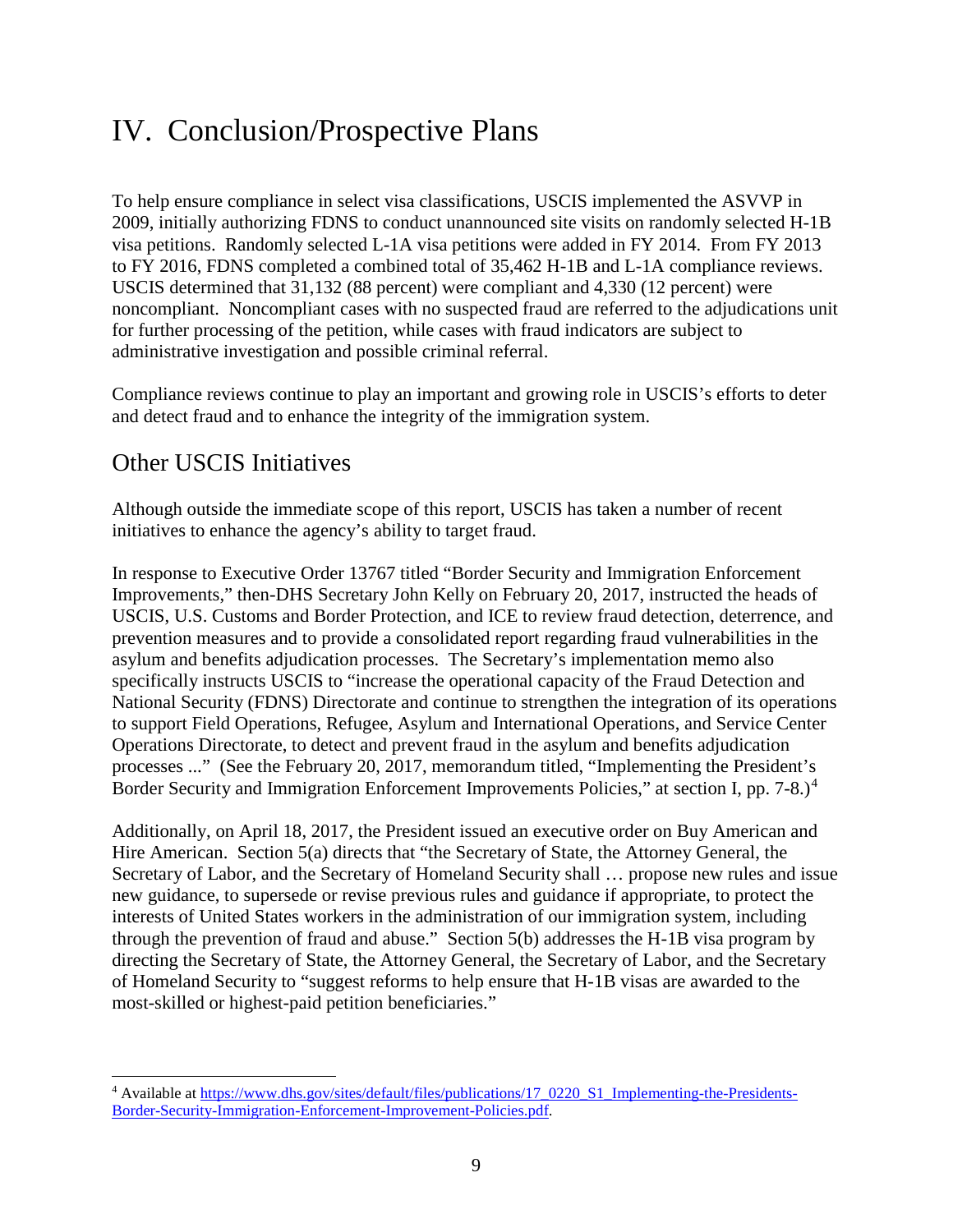Under this mandate, USCIS announced in April 2017 that it will take a more targeted approach to combating H-1B petitioner fraud and abuse. As part of the new approach and in addition to ASVVP, USCIS is in the process of establishing the Targeted Site Visit and Verification Program (TSVVP). TSVVP initially will focus on petitioning entities where:

- USCIS cannot validate the employer's basic business information through commercially available data;
- H-1B-dependent employers (those who have a high ratio of H-1B workers as compared to U.S. workers, as defined by statute); and
- Employers petitioning for beneficiaries who work offsite at another company or organization's location.

TSVVP referrals contain specific guidance on what to look for during the site visit. Immigration officers have access to a set of questions categorized along different scenarios. These targeted site visits will allow USCIS to focus resources where fraud and abuse of the H-1B program may be more likely to occur. During the inaugural April 2017 TSVVP pilot, immigration officers conducted 140 site visits across the country and found suspected fraud concerns in a number of the visits that are now under CFDO review. In addition, starting in the first quarter of FY 2018, USCIS is expanding TSVVP efforts by conducting targeted site visit pilots of post-adjudication L-1B petitions (Intracompany Transferee with Specialized Knowledge). The pilots include 300 L-1B petitions filed by companies that place their workers at offsite locations. The results of the pilots will be used in conjunction with additional research efforts to create a broadly scoped, permanent TSVVP program that we expect to include L1-B applications.

FDNS immigration officers also conduct site visits based on potential fraud indicators identified in the USCIS system VIBE (Validation Instrument for Business Enterprises). VIBE uses commercially available data from an independent information provider to validate basic information about companies or organizations petitioning for certain foreign national workers. The purpose of the site visit is to validate the petitioner's existence, operational status, eligibility, and business viability when VIBE cannot verify and resolve the data discrepancies.

To provide the public with a direct method of reporting suspected issues, USCIS also has established an email address, [reporth1babuse@uscis.dhs.gov,](mailto:reporth1babuse@uscis.dhs.gov) for public tips about potential H-1B fraud and abuse. Similarly, a new tip line, [reporth2babuse@uscis.dhs.gov,](mailto:reporth2babuse@uscis.dhs.gov) also has been established to report abuse and employer violations in the H-2B temporary nonagricultural worker program.

Although site visits are a valuable anti-fraud strategy, they are also resource intensive. USCIS has identified a need for additional staffing resources to support expansion of its site visit programs. The FY 2018 President's Budget submission includes funds to build the additional capacity necessary to carry out the directives of the President and the DHS Secretary in fighting immigration fraud and protecting American workers.